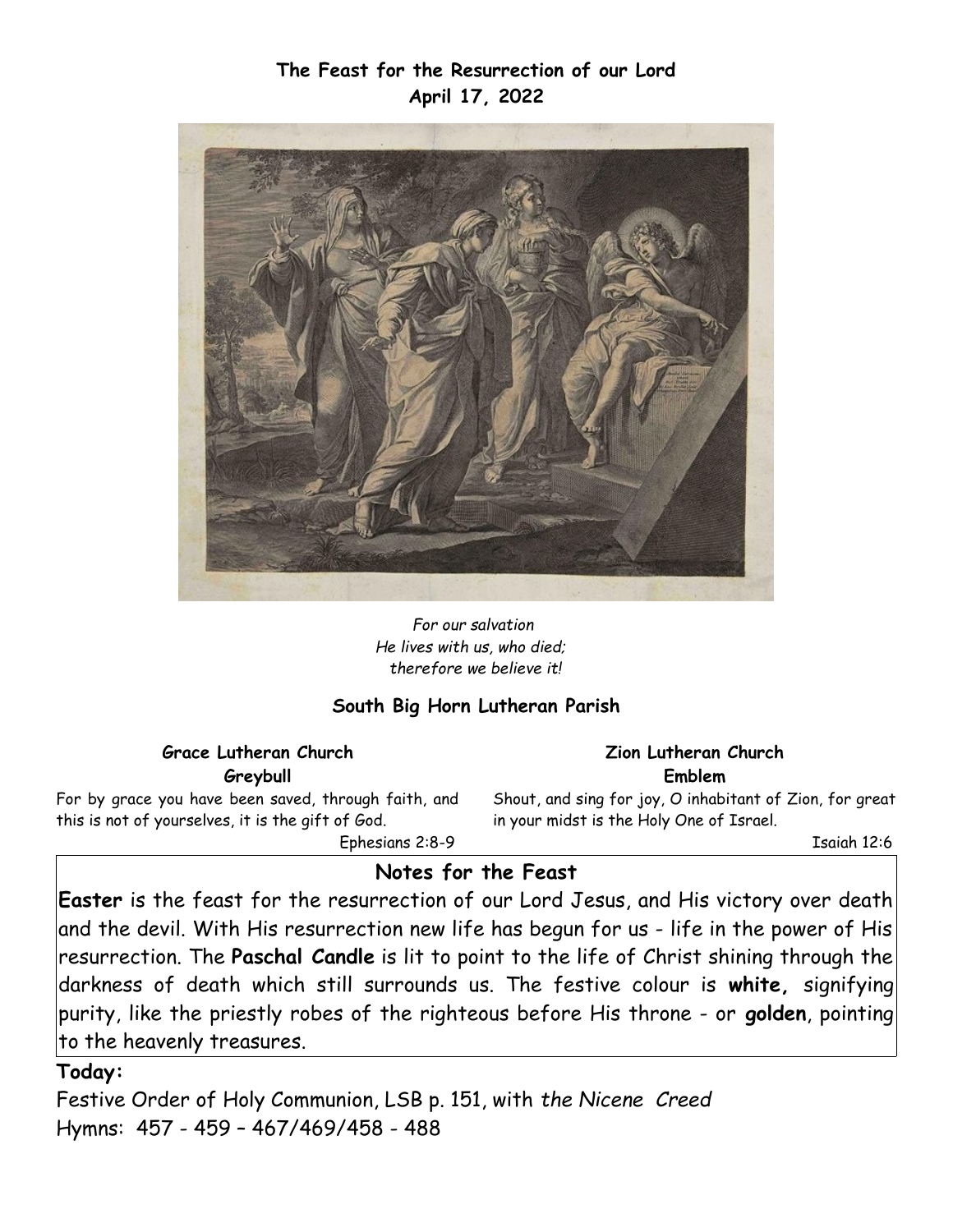# **About Holy Communion**

Holy Scripture teaches that to honour Christ's desire for unity in His Church, Christians should share the Sacrament only with those with whom we are united in a common faith. We honour this teaching as our due obedience, and also to protect ourselves as well as the uninstructed and those who do not submit to the full counsel of God against spiritual harm (1 Corinthians 11:27–29). As such, only Christians who share our faith and confession, and who therefore belong to congregations in the fellowship of the Lutheran Church-Missouri Synod will commune in our church. **We sincerely welcome our visitors**; we assure you that we uphold this practice also out of concern for *your* spiritual welfare, and that our Pastor would love to study Scripture with you and help you embrace the full counsel of God, so that we can celebrate the Sacrament in a manner pleasing to God and beneficial for us all.

# **Just so we do not forget:**

I believe that I cannot by my own reason or strength believe in Jesus Christ, my Lord, or come to Him; but the Holy Spirit has called me by the Gospel, enlightened me with His gift, sanctified and kept me in the true faith. In the same way He calls, gathers, enlightens, and sanctifies the whole Christian Church on earth and keeps it with Christ in the one true faith. In this Christian Church He daily and richly forgives all my sins and the sins of all believers. *Of the Small Catechism*

**This we believe** *– from the Confessions of our Church* So the entire Holy Trinity—God the Father, Son, and Holy Spirit—directs all people to

Christ, as to the Book of Life, in whom they should seek the Father's eternal election. For this has been decided by the Father from eternity: whomever He would save, He would save through Christ. *Formula Concord, the Solid Declaration*

**Pastor Tinglund shall be gone** most of Thursday for a Circuit Pastors' meeting . Messages can be left at cell phone 605-228-9216.

**Services of penitence and prayer at Grace** on Friday nights at 7 pm. in response to the Wuhan Virus, political chaos and oppression at home and abroad, war, and other current threats to the peace of the world, the freedom of the Church of Christ, and the general well-being of people here and everywhere.

**LWML Spring Workshop** at Immanuel Lutheran Church in Powell on Saturday, April 30, beginning at 9:30 am. All ladies of the congregation, of all ages, are members of the LWML and not only welcome, but also invited and encouraged to join us.

**Prayer chain:** Much has changed in recent years, and we need to update our prayer chain at Grace and put a new list together of those who would like to be part of the change so as to be notified of prayer request that come up, and notify others, and, of course, pray. If you would like to be part of the prayer chain, please let Mrs. T. know.